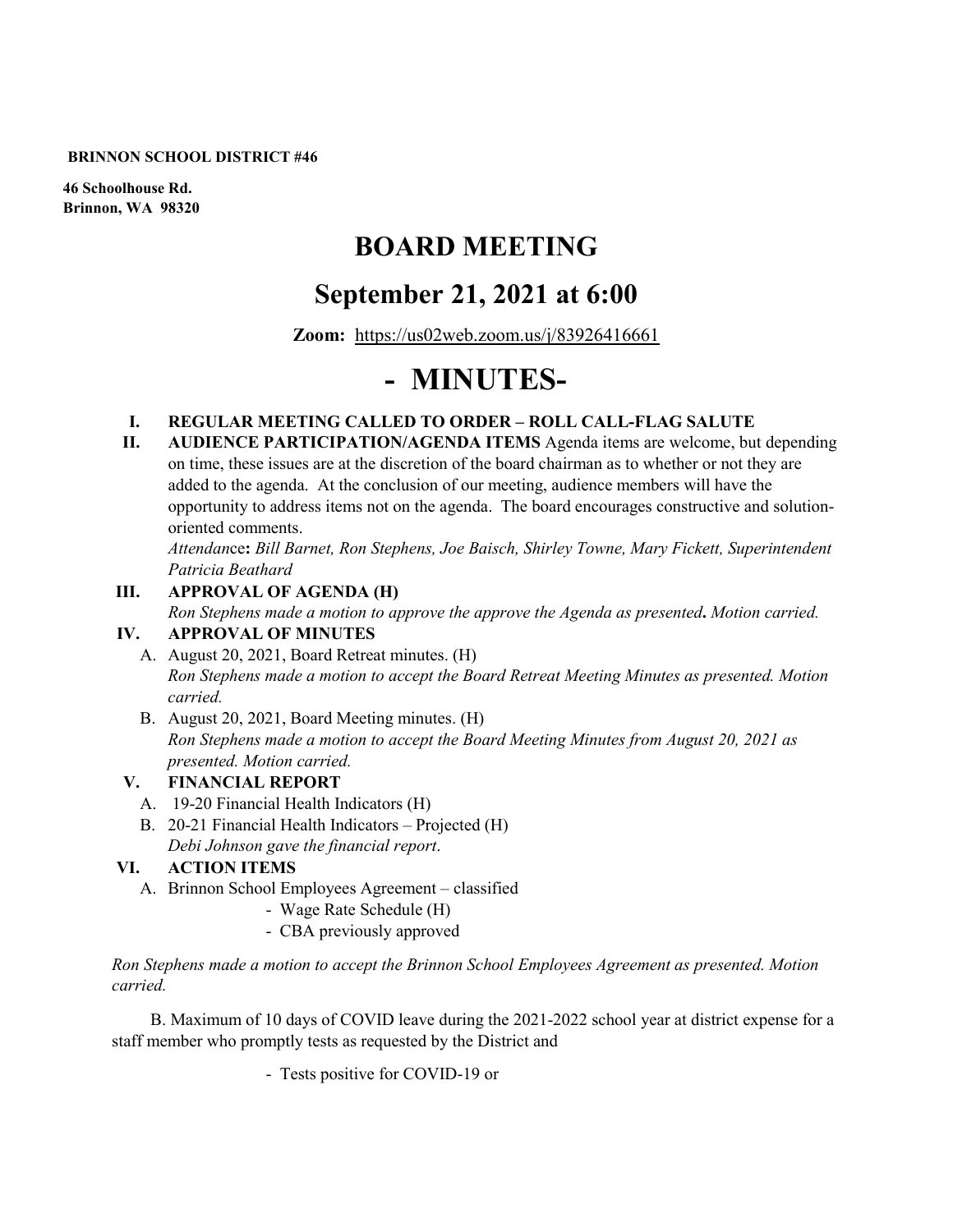- Is subject to required quarantine, as determined by the school district or County Health department or
- Must care for a child with COVID-19, in quarantine, or subject to a daycare or school closure related to COVID-19

 (If a staff member will not take the COVID-19 test, as requested by the District, no COVID-19 leave is available.)

*Ron Stephens made a motion to approve a maximum of 10 days of COVID leave during the 2021- 2022 school year. Motion carried.*

#### **VII. CONSENT AGENDA**

- A. Payroll: 8/31/21, Final: \$110,417.56
- B. Capital Projects AP Voucher: #4698020–4698020, 9/22/21, \$3,500.00
- C. General Fund AP Vouchers: #4600949–4600985, 9/22/21, \$57,132.29
- D. Payroll: 9/30/21, estimate: Not available
- E. Adult Meal Pricing: Required is: \$2.84 Breakfast, \$4.69 Lunch. We charge \$2.75 and \$3.50. No increase. District to pay the difference.
- F. Approval of Walking Zone no approved walking zone (Transportation)
- G. Classified calendars: # of Days for Business Manager and Administrative Assistant
	- a. Move Business Manager from 210 to 220 as a result of new transportation responsibilities
	- b. Move Administrative Assistant from 197 to 202 days per year
- H. Accept Jefferson County general support donation \$25,000 (H)
- I. Accept donation from First Security Bank \$875 plus supplies
- J. Highly Capable Plan 2021-2022 (H)
- K. Minimum Basic Education Requirement Compliance (H)
- L. Calendar revision (H)
	- a. Add early release before a holiday February 18
	- b. Move early release on April 22 (potential Loyalty Day Parade) to April 29
- M. Picnic tables purchase not to exceed \$15,000 (ESSER funds) *Shirley Towne made a motion to accept the Consent Agenda as presented. Motion carried.*

### **VIII. STATUS OF THE SCHOOL - SUPERINTENDENT'S REPORT**

- A. Washington State Patrol  $-2$  years of excellent bus inspections (H)
- B. Calendar of events (most current version) (H)
- C. Kaleidoscope Play & Learn Tuesday and Thursday  $1:30 3:00$  started last week
- D. 4H After School Program Monday, Tuesday, full day Fridays 3:20 5:20 starting 10/11
- E. Art Specialists start September 30 (details in Events Calendar)
- F. Cultural Competency, Diversity, Equity and Inclusion training required by the State
	- Staff getting this by the end of October
	- School Board will also need this training
- G. Additional Learn to Return funding
- H. School Board not required to provide vaccination cards or exemptions at this point
- I. COVID updates
- J. COVID dashboard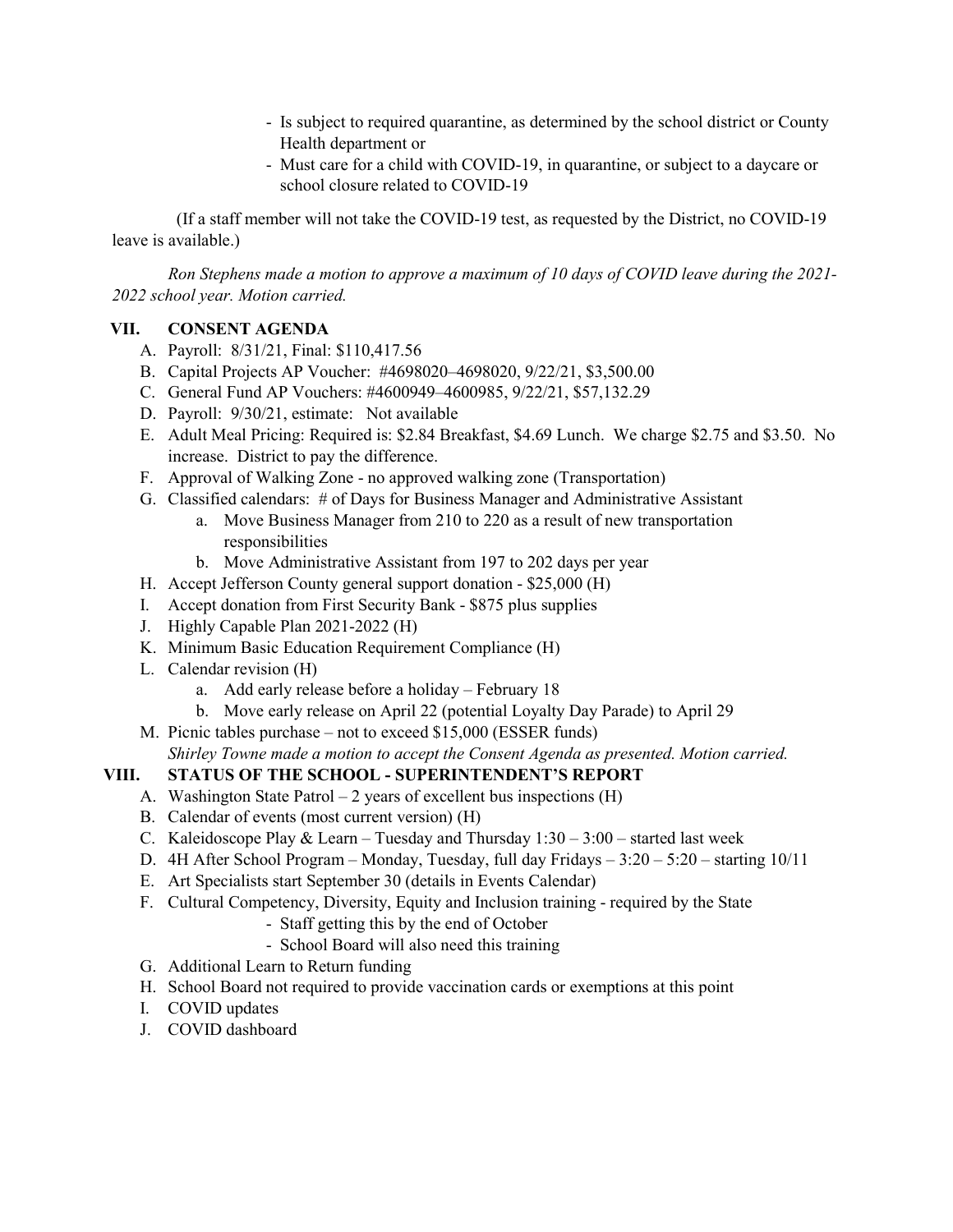|                   | Total        |    |           |                      |  |
|-------------------|--------------|----|-----------|----------------------|--|
| Cases of interest | <b>Tests</b> |    | $Total +$ |                      |  |
| (symptoms or      | Comple       |    | test      | $Total + tests who$  |  |
| contacts:         | ted:         | 50 | results:  | were Students/staff: |  |
|                   |              |    |           |                      |  |

- K. School email addresses where are we?
- L. TEAMS access where are we?

## **IX. FACILITIES**

A. Modular building - \$350,000 - \$185,000 = \$165,000 – we have used \$16,707 of the budgeted overage.

| Elevation certificates                                                    | \$2,400  |
|---------------------------------------------------------------------------|----------|
| Wetland & Habitat Survey                                                  | \$4,228  |
| Permit                                                                    | \$1,773  |
| Tree cut to ground level $&$ cleanup - Justin Reeves                      | \$2,198  |
| Removal of fire alarm items- save for new modular building                | \$2,608  |
| Line locator service                                                      | \$3,500  |
| Site Work $(CO \#3)$ & Project Management                                 | \$40,654 |
| Concrete/Foundation - billing soon                                        | \$35,220 |
| Transport Building - billing soon                                         | \$7,683  |
| Install Building – billing soon                                           | \$26,159 |
| Porch & Ramp Covers (CO #4) - District funded                             |          |
| Install Electricity                                                       |          |
| Re-install fire alarm sys                                                 |          |
| Re-install and modify front ramp                                          | \$5,543  |
| Install emergency exit stairs                                             | \$4,135  |
| Move power/cable for internet dish - K20/Star Touch - billed to District? |          |
| Interior internet wiring                                                  |          |
| Moving in                                                                 |          |

B. Modular building updates Change order #4 – Porch & Ramp Covers (Hx2)

- C. Planning Grant
	- 1. Contract signed with Department of Enterprise Services (DES) for Investment Grade Audit (IGA) and Energy Services Proposal (ESP) from Apollo Solutions Group (ASG) (H)

# **X. BOARD MEMBERS REPORTS**

## **XI. AUDIENCE PARTICIPATION**

## **XII. Executive Session**

A. Discuss the performance of a public employee *Executive session was estimated to take 10-15 minutes. Executive Session started at 6:42pm and ended at 7:02pm*

# **ACTION ITEM**

B. Custodial Contract